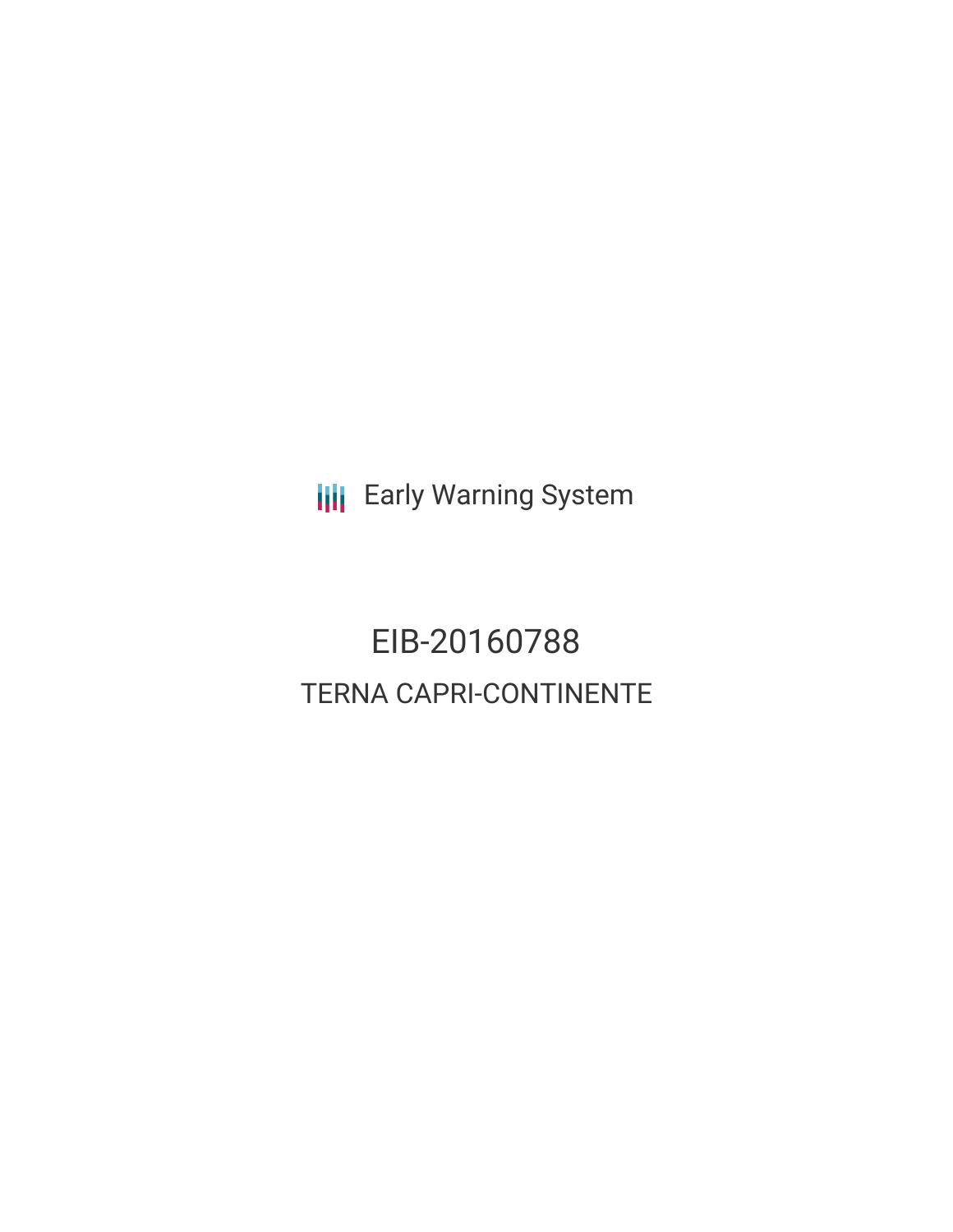

# **Quick Facts**

| <b>Countries</b>               | Italy                                |
|--------------------------------|--------------------------------------|
| <b>Financial Institutions</b>  | European Investment Bank (EIB)       |
| <b>Status</b>                  | Proposed                             |
| <b>Bank Risk Rating</b>        |                                      |
| <b>Borrower</b>                | TERNA - RETE ELETTRICA NAZIONALE SPA |
| <b>Sectors</b>                 | Energy                               |
| <b>Investment Amount (USD)</b> | \$102.20 million                     |
| <b>Project Cost (USD)</b>      | \$227.30 million                     |
|                                |                                      |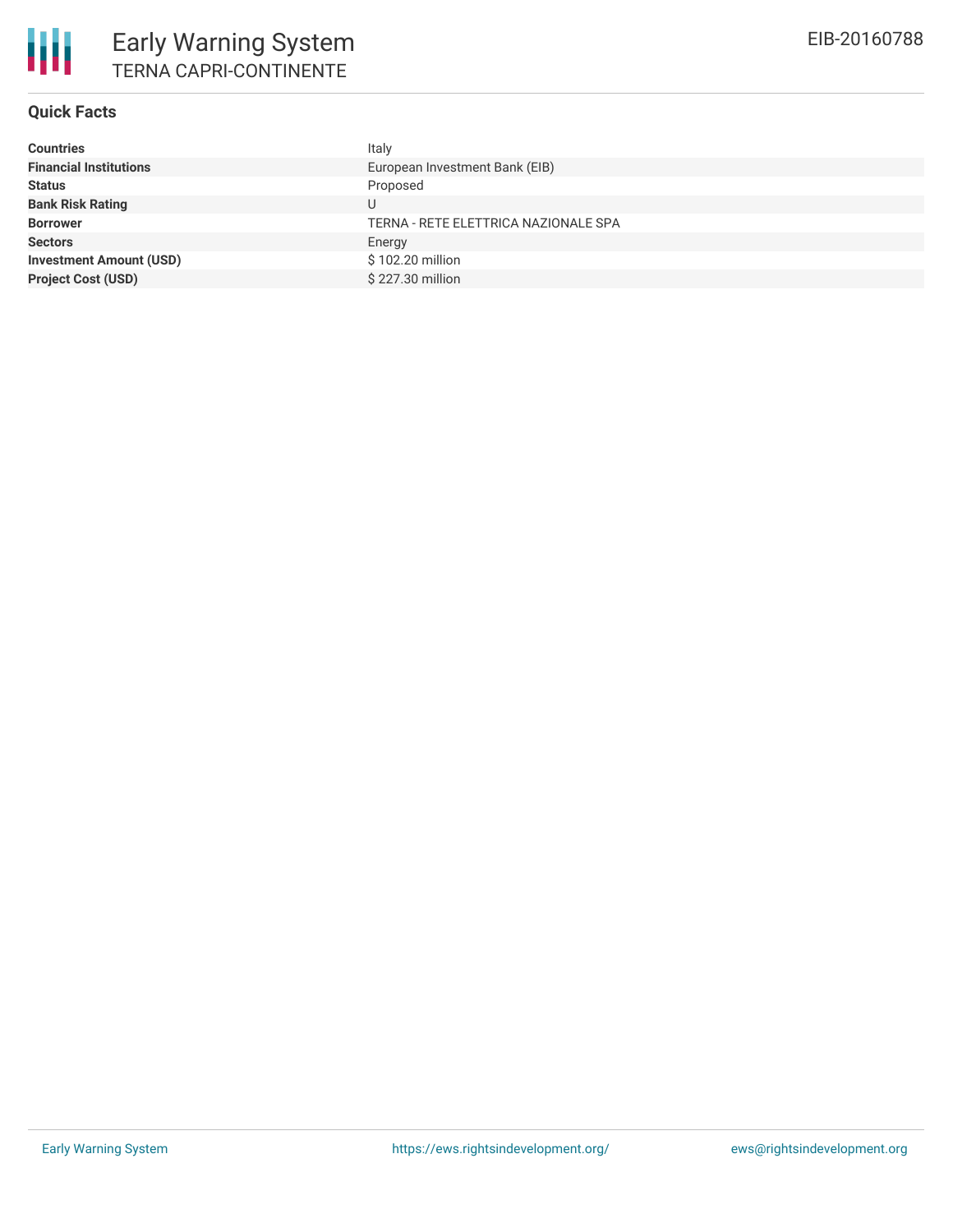

## **Project Description**

This investment is part of the promoter's investment plan to expand and reinforce the electricity transmission network in Italy. It involves the expansion of the 150 kV network to the island of Capri, which is at present an isolated system, and the Sorrento peninsula, to replace the existing 60 kV electricity network. The investment programme focuses on the construction of new assets: 150 kV subsea cables (46 km), 150 kV overhead lines (20.2 km), 150 kV underground cables (13.7 km), 6 kV underground cable (0.75 km) and two high-voltage to medium-voltage substations (160 MVA of new capacity). The investment programme also includes the upgrade of 21.2 km of 220 kV overhead lines.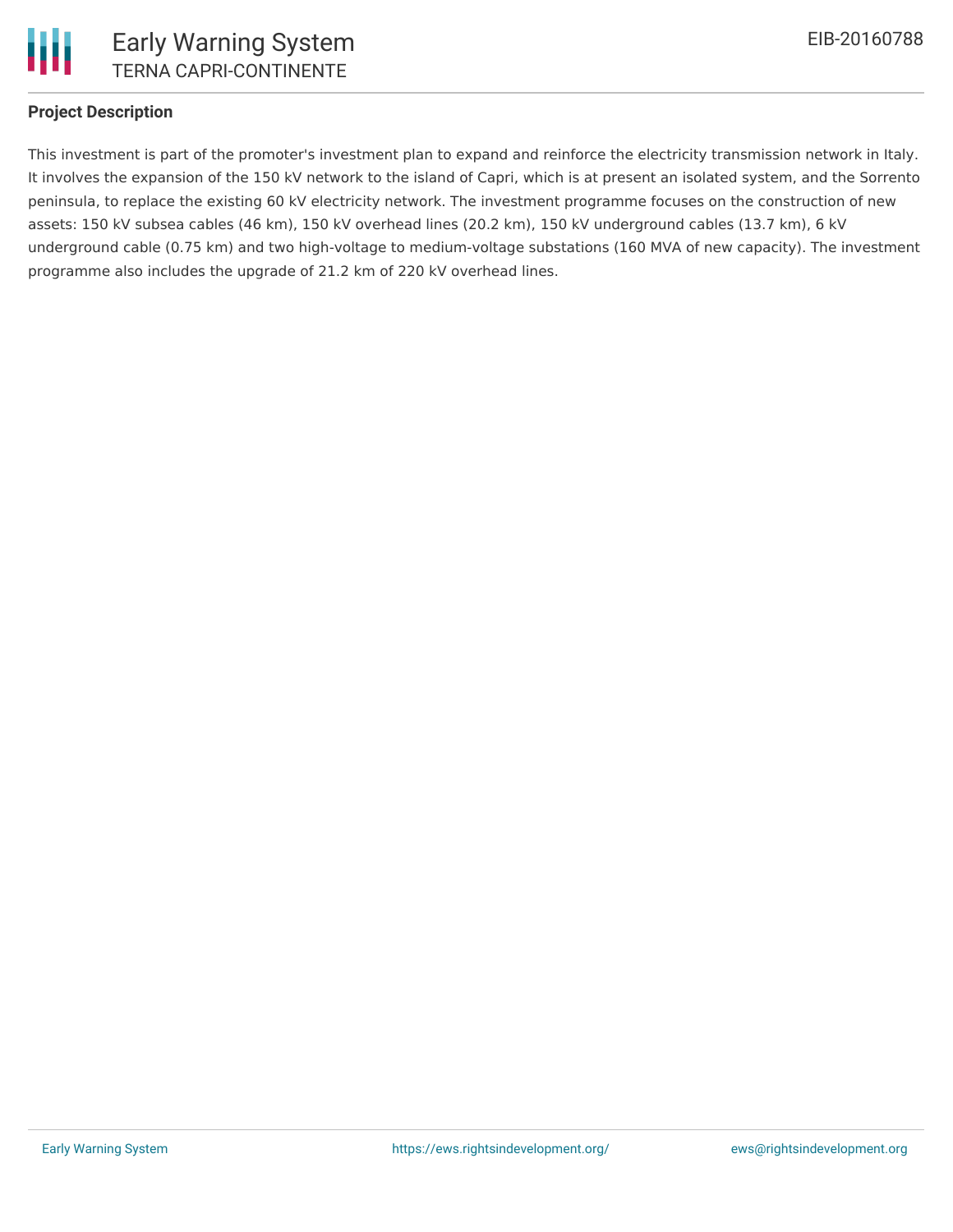

## **Investment Description**

European Investment Bank (EIB)